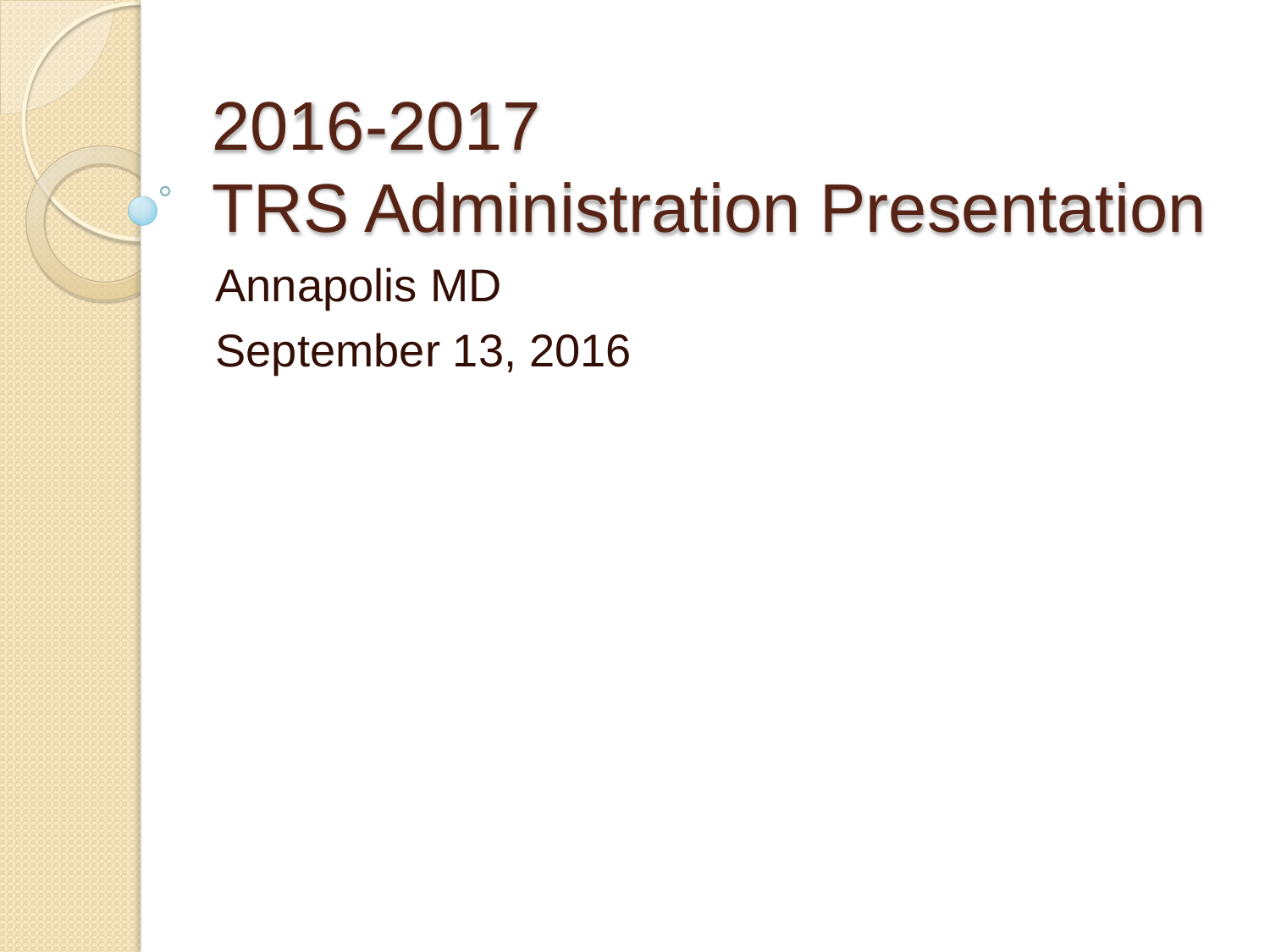

# Agenda

- 1. TRS Fund Finances
- 2. Demand trends
- 3. Recent changes to NDBEDP
- 4. What are we working on?
- 5. Implementation of the VRS URD
- 6. Establishment of a Data warehouse
- 7. Some thoughts on next generation pricing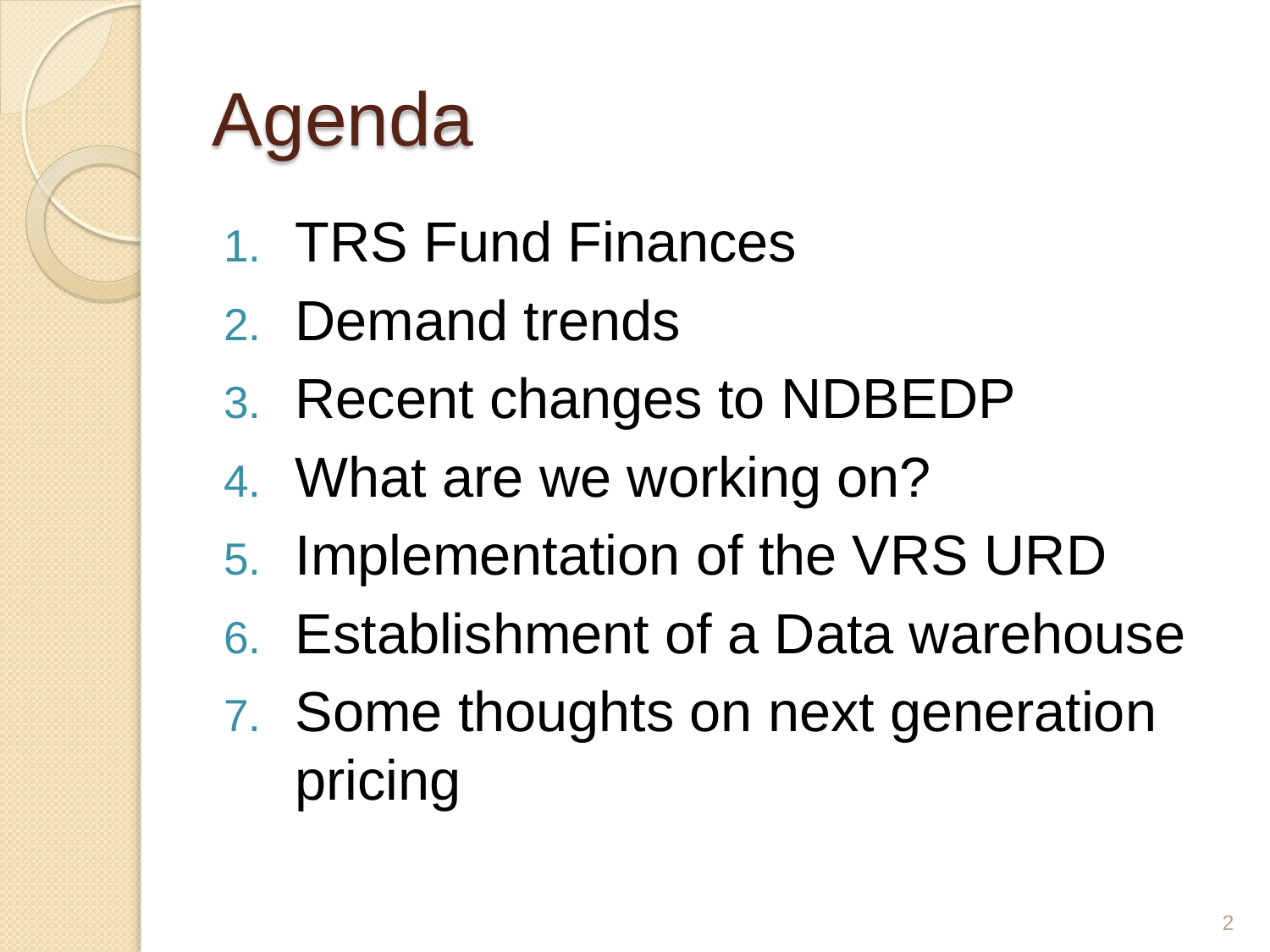### TRS Fund Finances

- $\cdot$  2016-2017 = \$1,280,648,798
- Less 6/30 bal. of \$142,588,264
- Less Interest of \$150,000
- Requirements \$1,137,910,534
- Where does it go?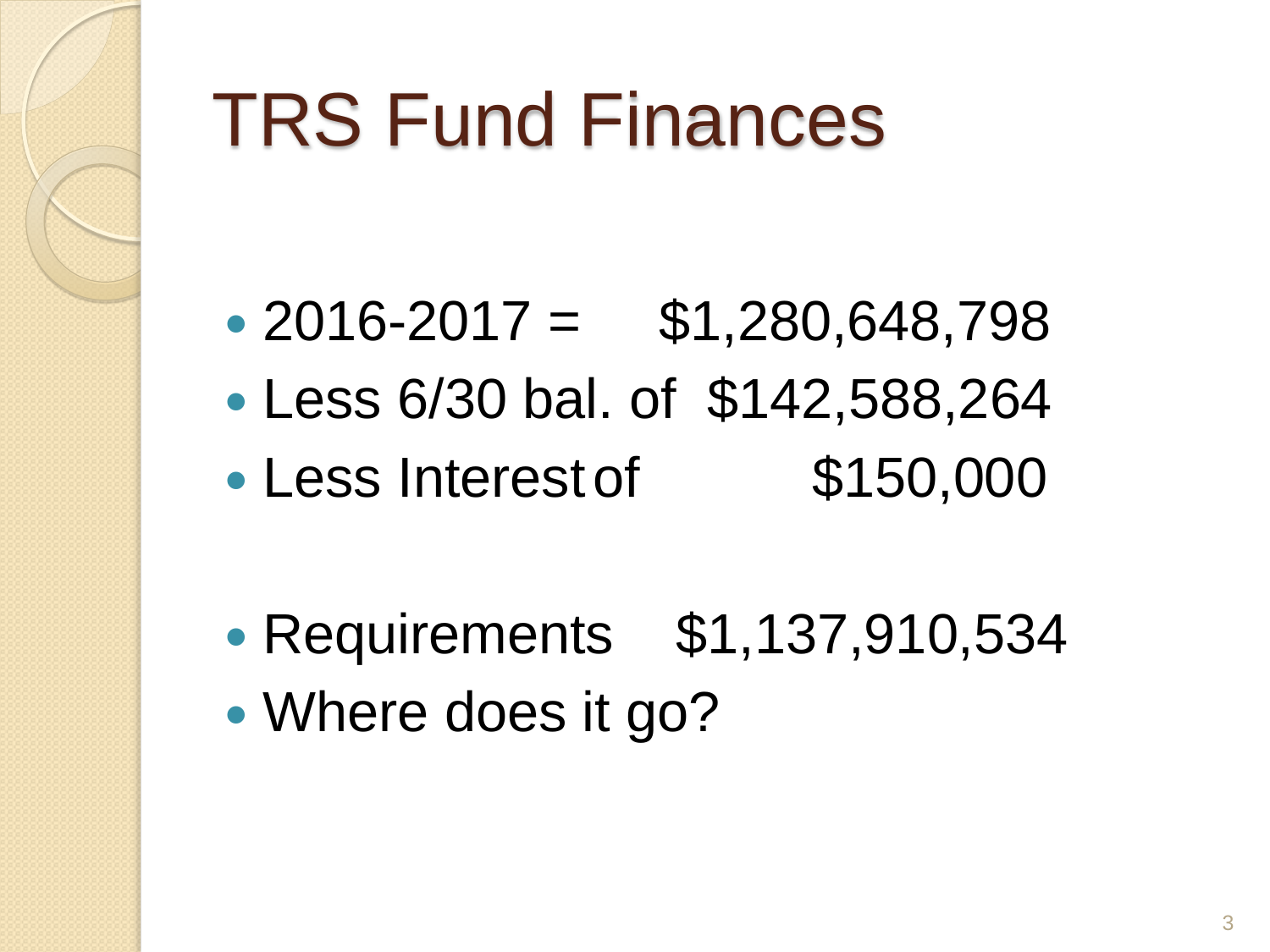

# Where does it go?

Traditional, STS & CTS \$17.3 M IP Relay \$7.7 M IP CTS \$518.5 M VRS \$525.5 M NDBEDP \$10.0 M 2 avg. month reserve \$178.2 M

Subtotal: \$1,257.2 M [ 98% of budgeted expense of \$1,280.6 M]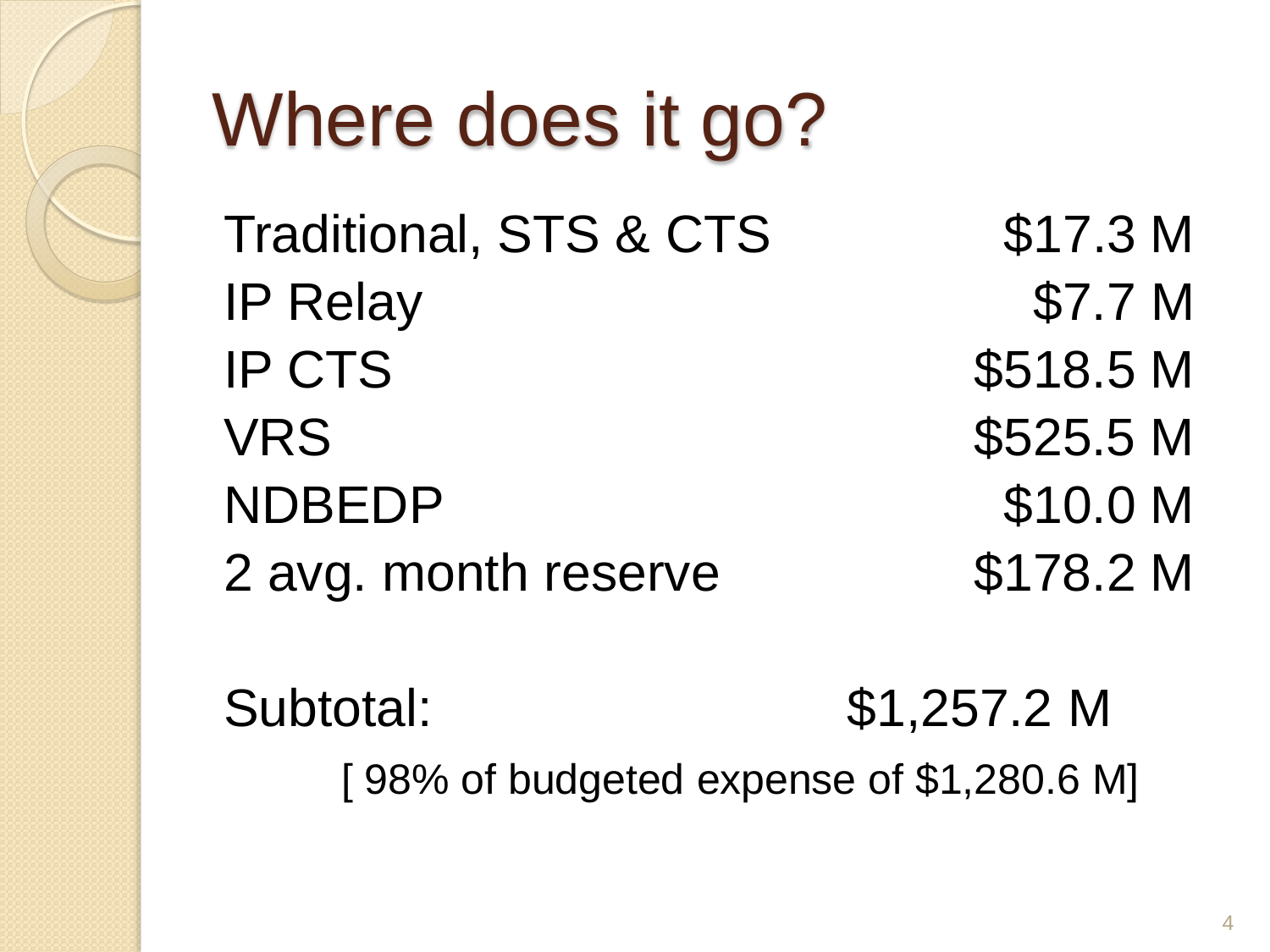# What are the other 2%?

- TRS Admin \$1.350 M
- 
- National Outreach \$2.000 M
- VRS URD \$1.018 M
- VRS Platform\* \$0.0 M
- VRS Platform Maint. \$0.385 M
- Market Research\* \$5.4 M
- Options\* \$11.4 M
- 
- Auditing \$1.335 M
	-
	- -
	- -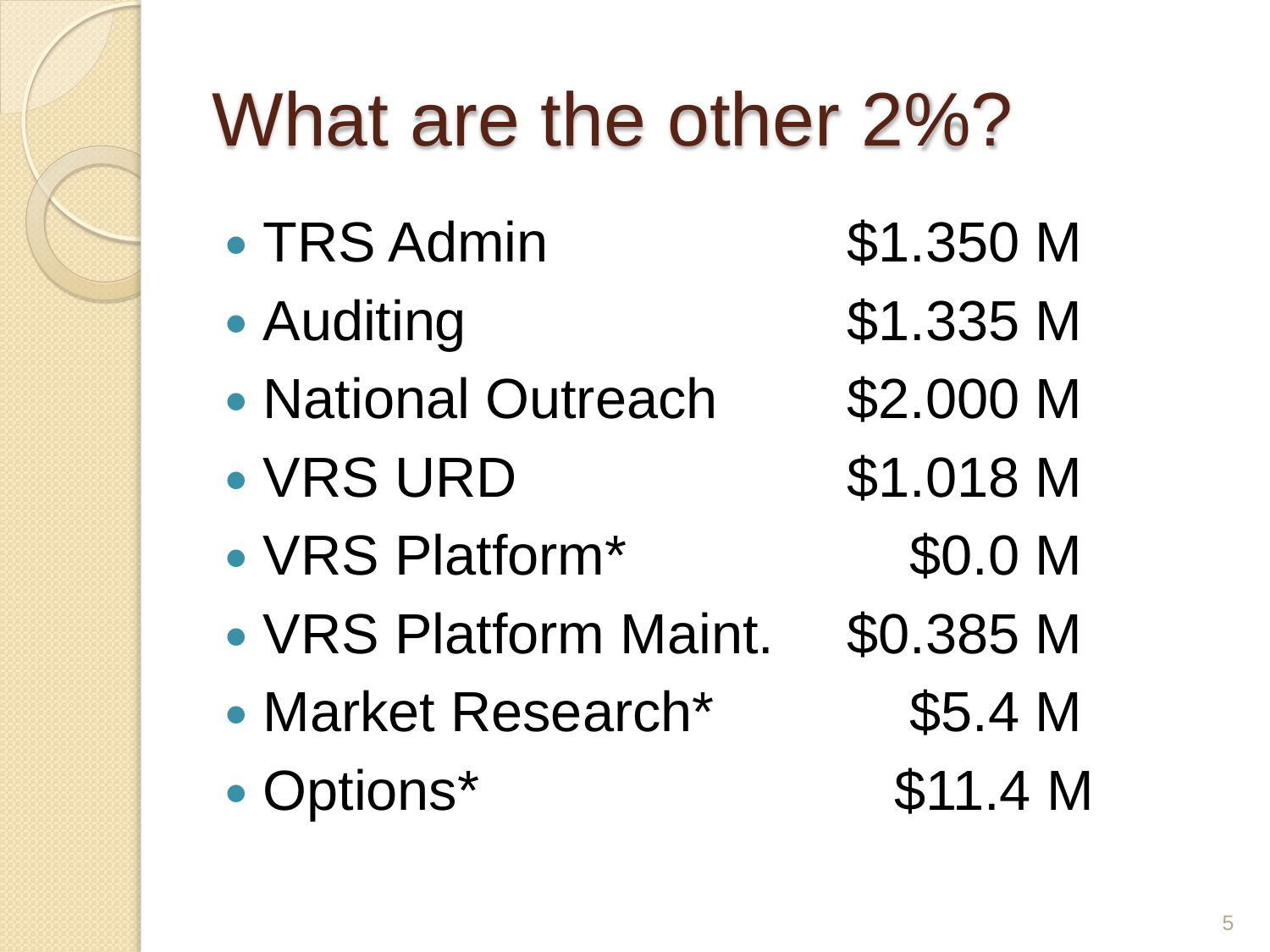

# Demand Trends IP Relay

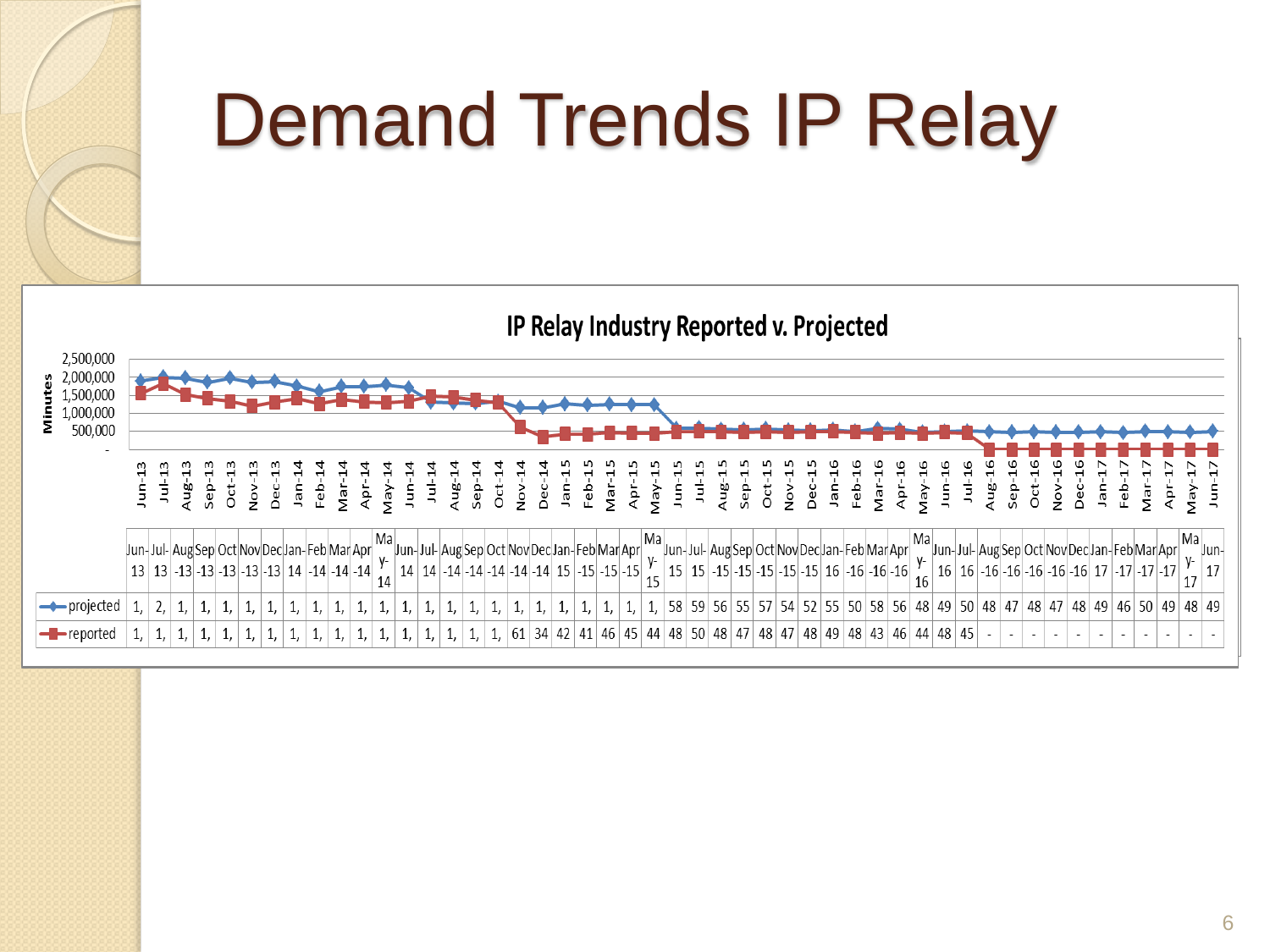

#### Demand Trends VRS

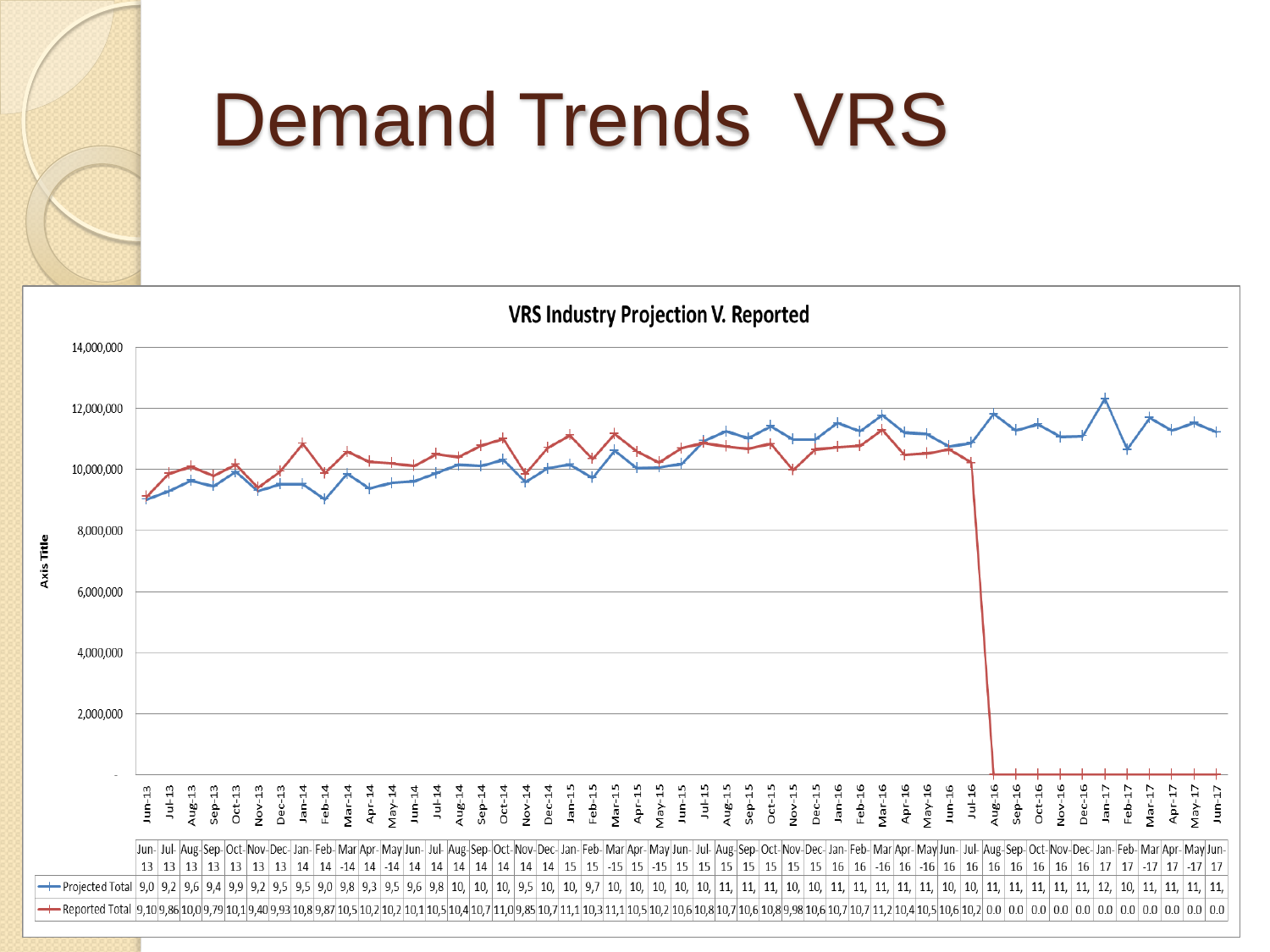### Demand Trends IP CTS

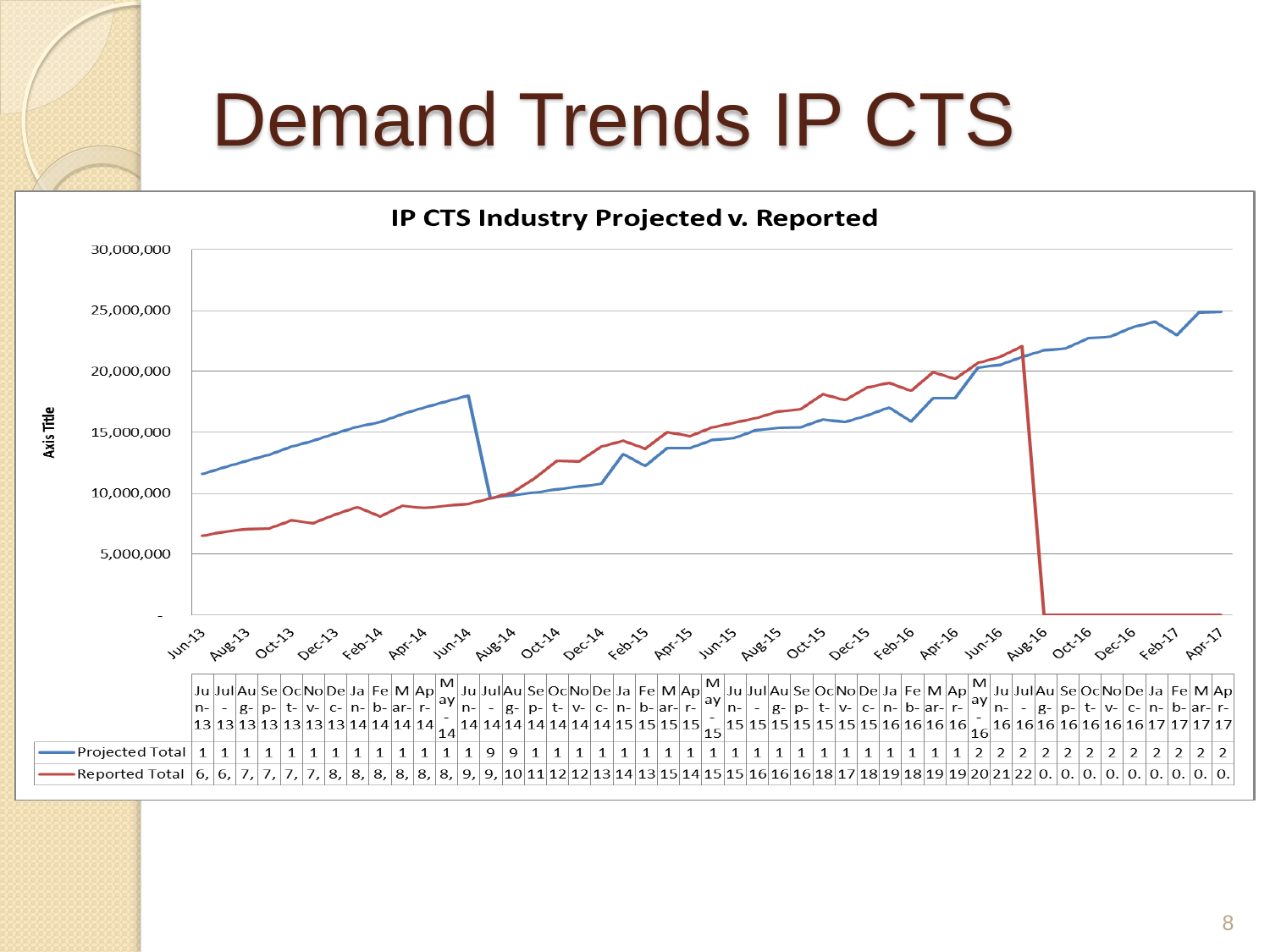# NDBEDP aka FCC 16-101

- The Pilot becomes a permanent program with the next program year.
- Same program structure but adding American Samoa, Guam & North Mariana Islands
- Certified entities must reapply within 60 days of effective date of new rules.
- Final pilot payments held until all requirements have been satisfied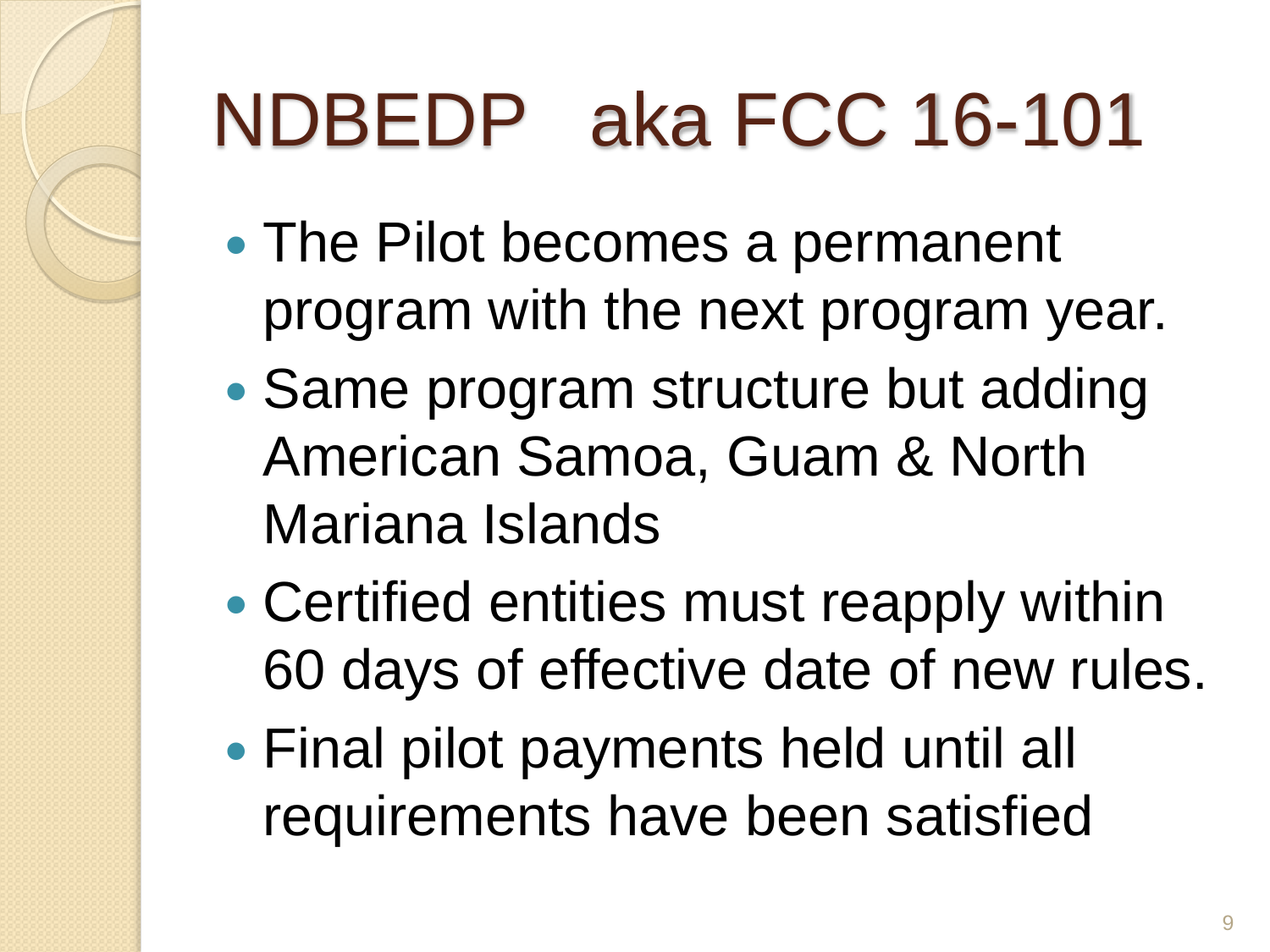# Highlights of NDBEDP changes

- Defined eligibility & verification requirements
- Defined equipment & related services that are eligible for reimbursement
- Up to 2.5% of state allocation avail. for train the trainer as program costs
- Capped outreach at 10% of allocation for 2 yrs.
- Travel can be by program personnel or equipment recipients.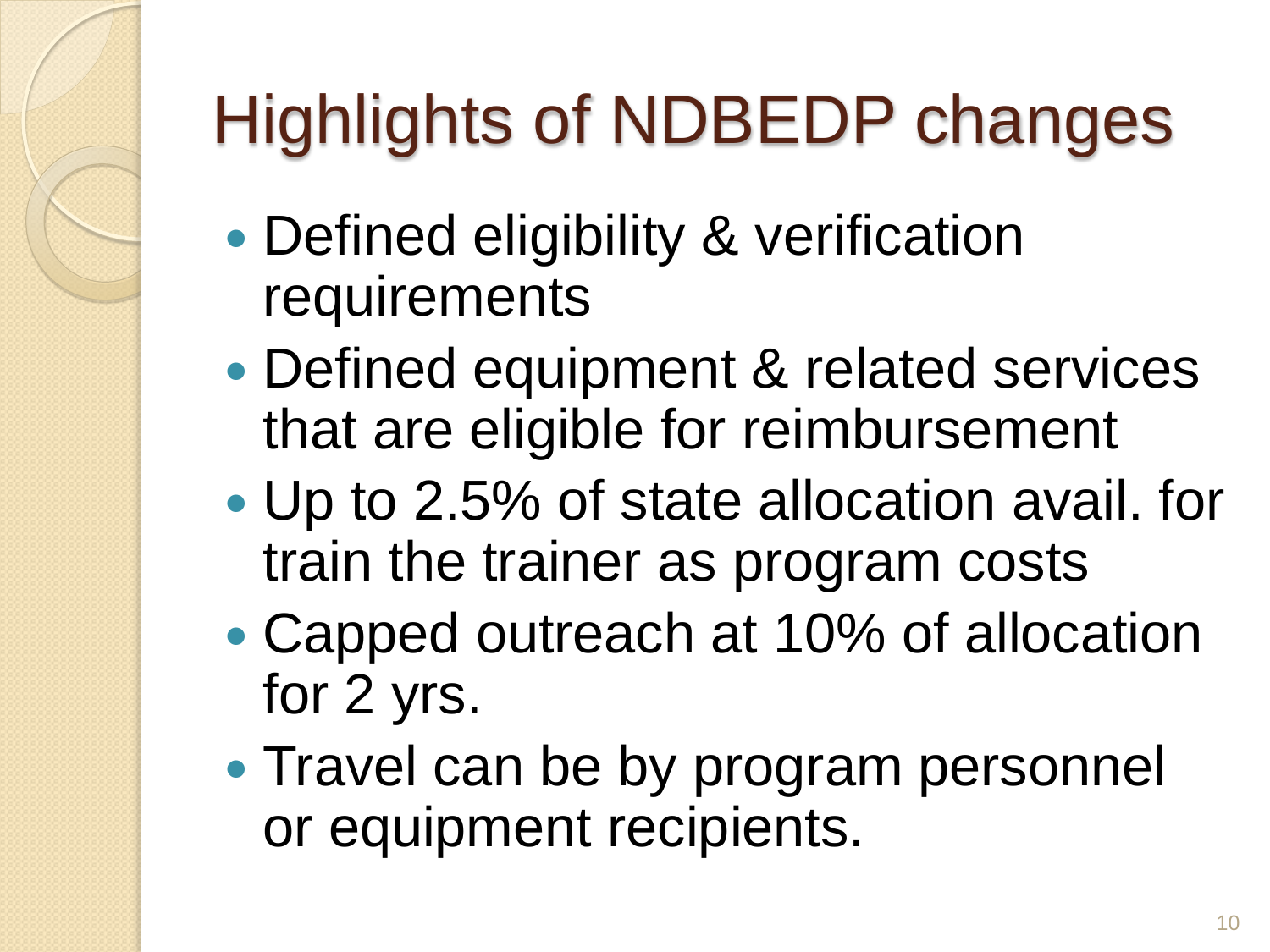### Highlights of NDBEDP changes

- Reduce national outreach allocation.
- Provide for the reallocation of funding to ensure effective use of the funds.
- Require detailed documentation of claims
- Submit semi-annual reports to the FCC.
- Annual independent audits required.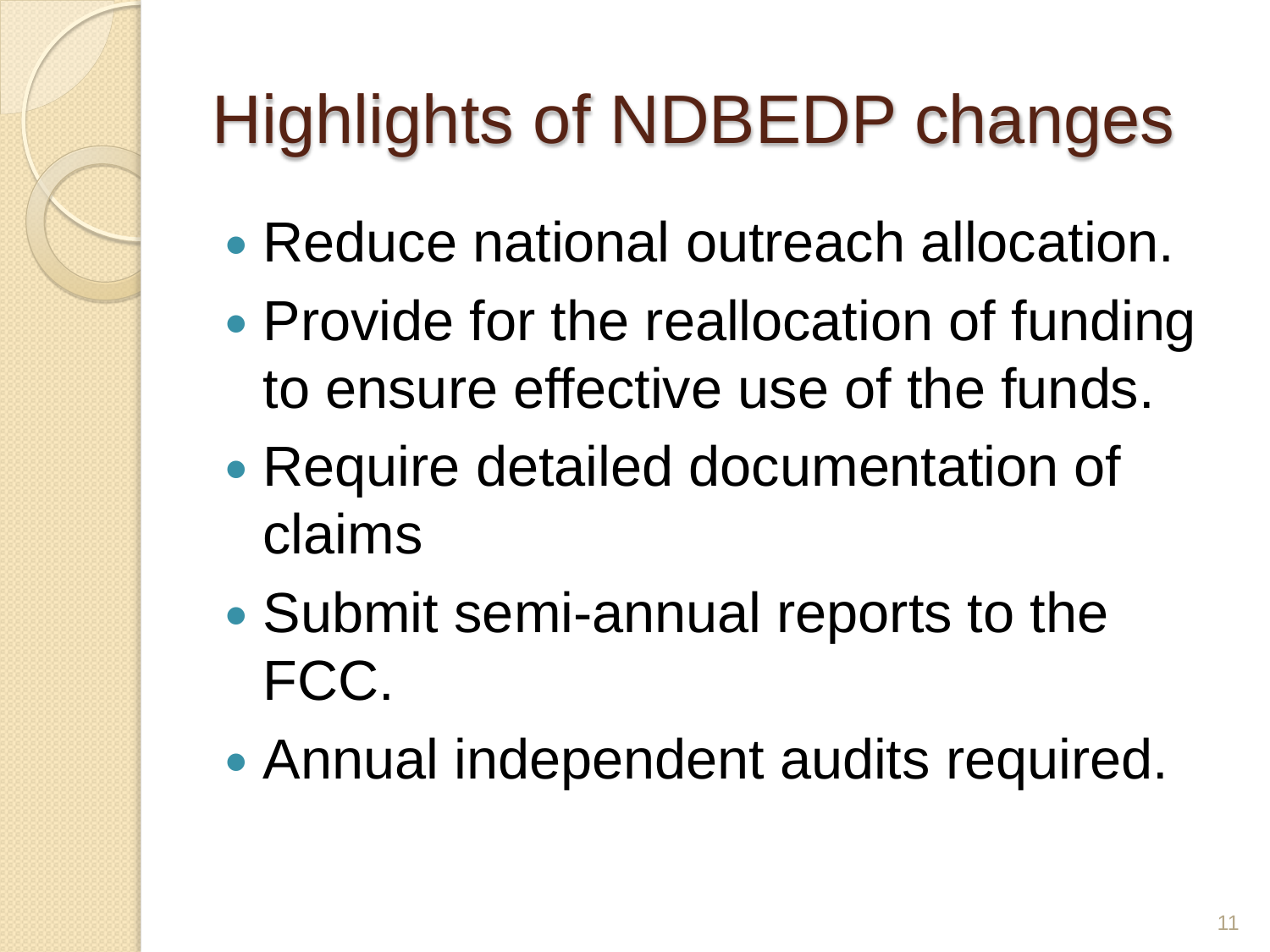# Highlights of NDBEDP changes

- Administrative costs limited to 15% of allocation, not program expenditures.
- Establish performance goals and performance measures.
- Direct the establishment of a centralized database, required for reporting and permitted for reimbursement claims.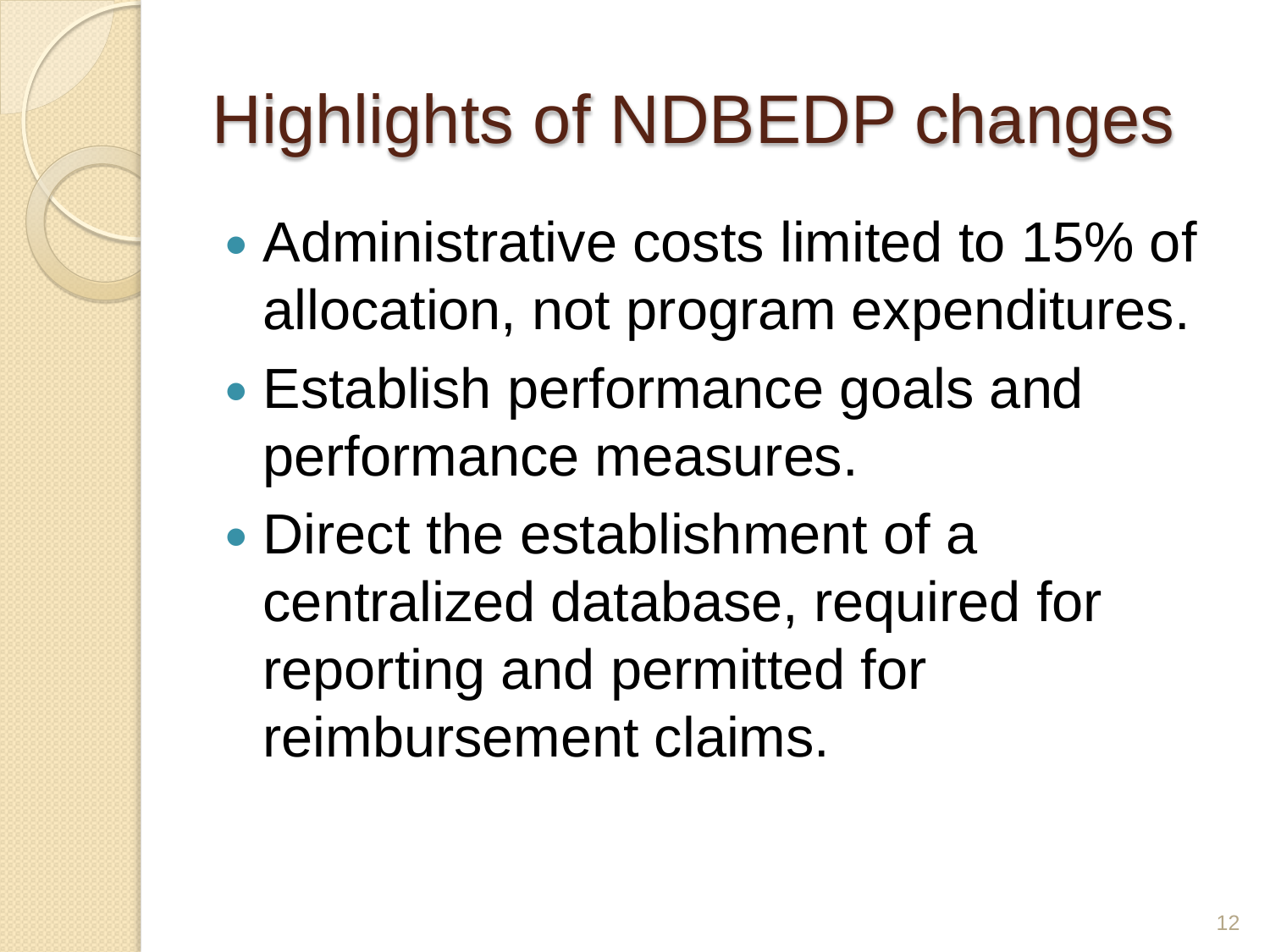# TRS Projects

- Implement the VRS URD\*
- NDBEDP enhancements
- Updating the AR procedures
- Building a warehouse of CDR data
- Audit program:
	- Financial audits (providers 2015 costs)
	- Certification audits (coord w/ CGB)
	- URD related audits (of supporting Doc)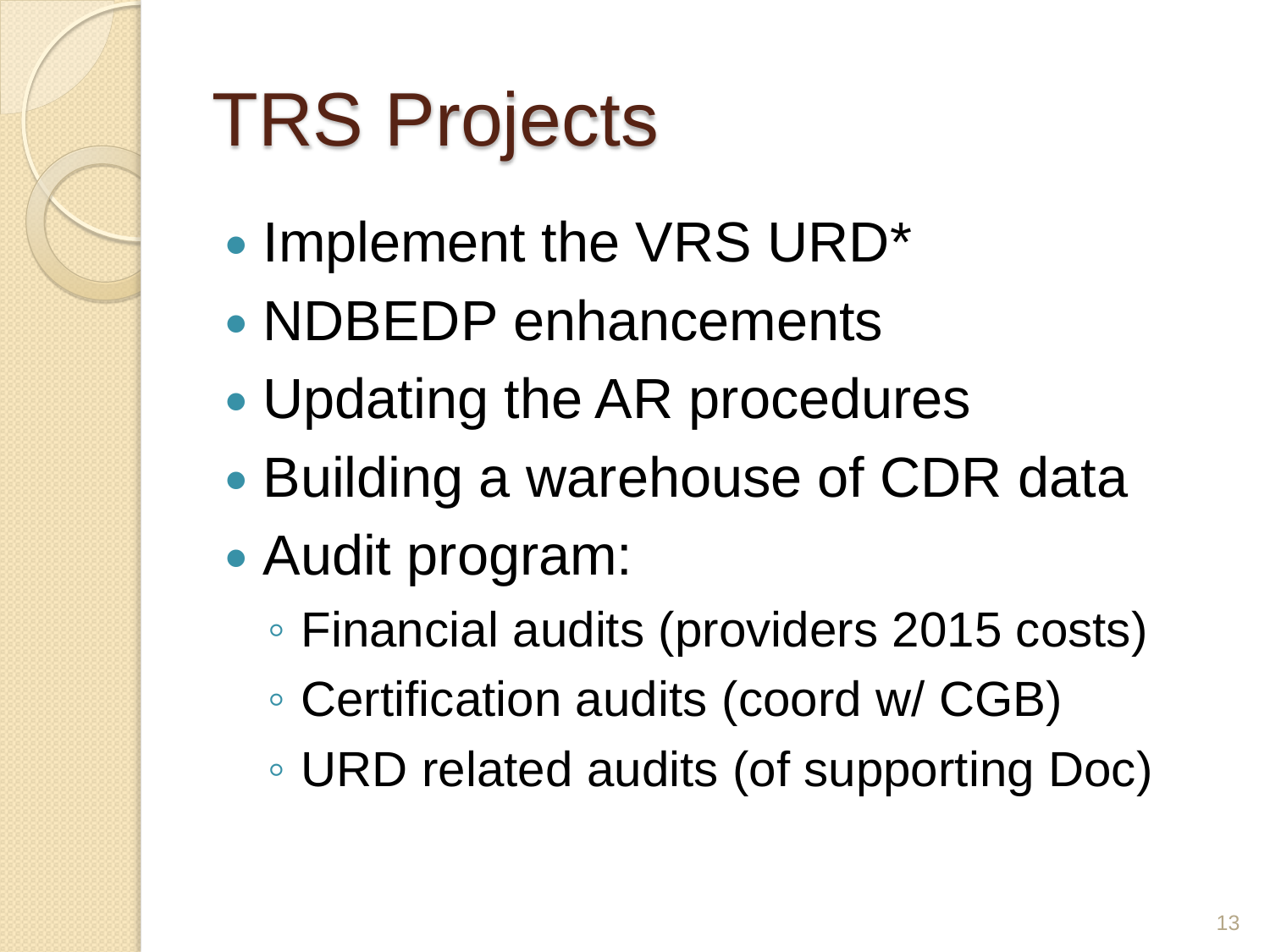# TRS Projects

- Updating the distribution procedures
- Improvements to D/R & data security
- Independent financial audits (Kearney & Maher Duessel)
- Internal Risk assessments
- IPERIA Audit
- Responding to anticipated RFP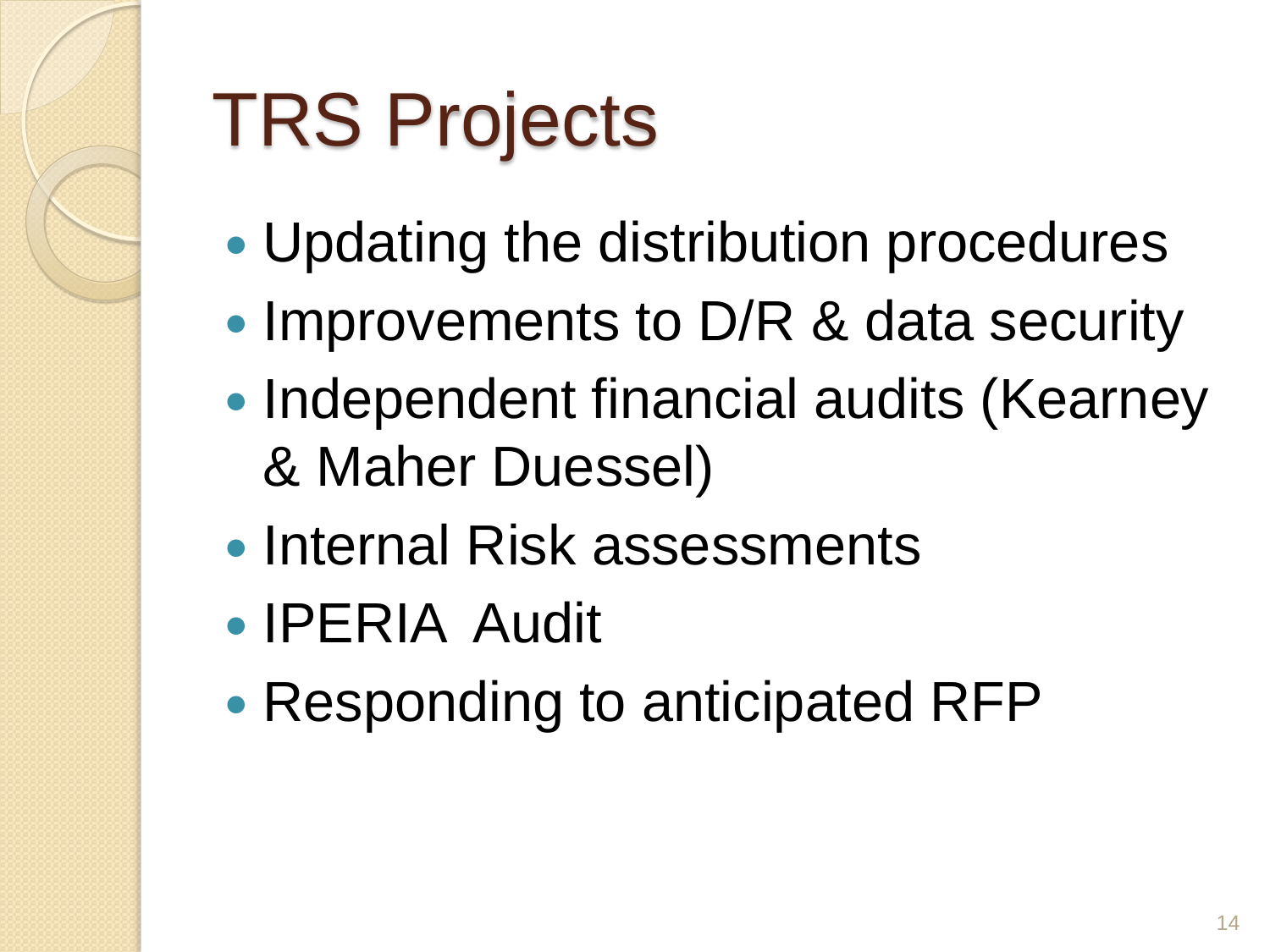# User Registration Database(s)

- 2013 the FCC committed to contract for a central TRS user registration database (TRS-URD).
- a centralized eligibility verification requirement to ensure accurate registration and verification of users,
- to achieve more effective fraud and abuse prevention, and
- allow the Commission to know, the number of individuals that actually use VRS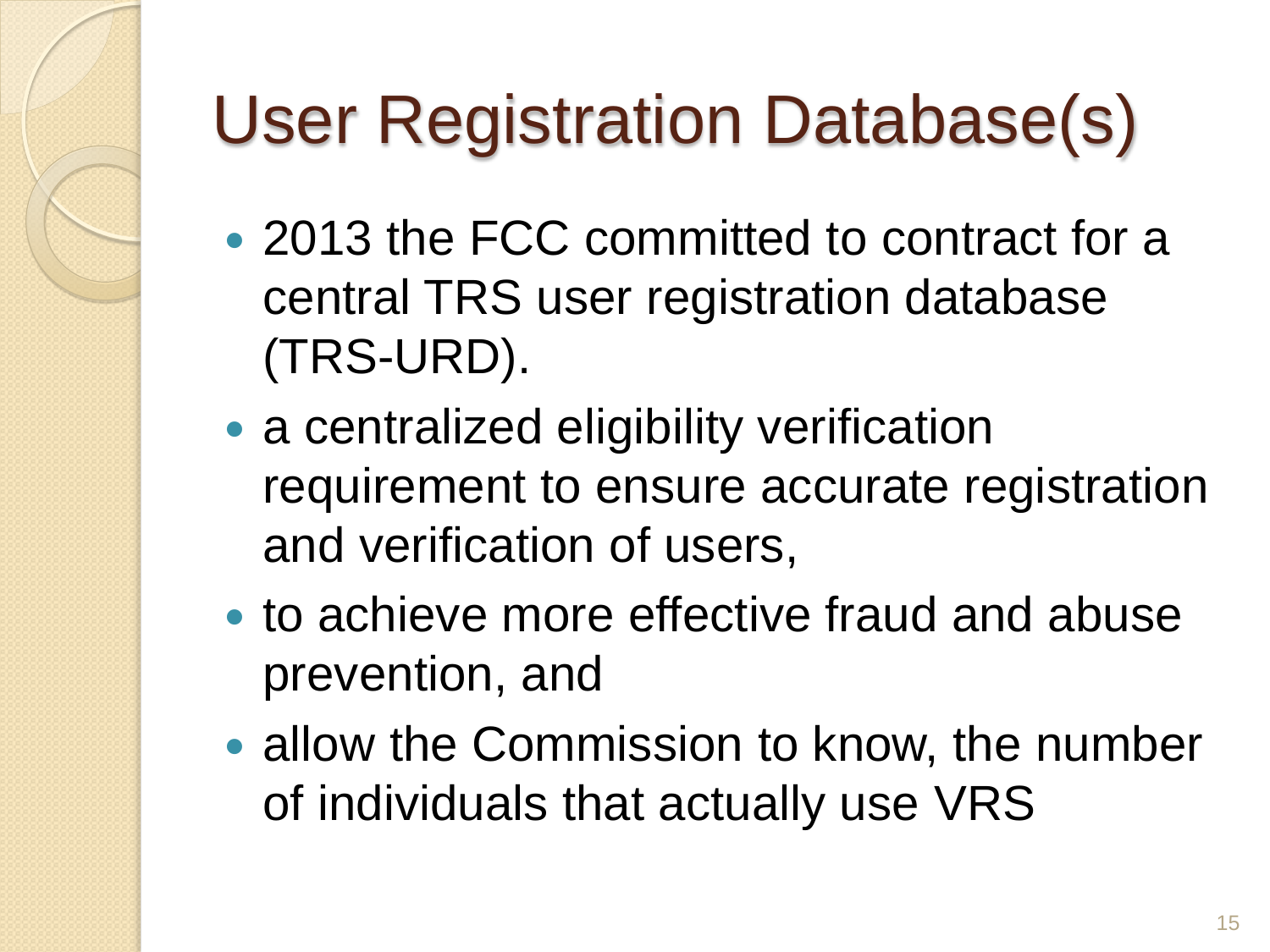# User Registration Database(s)

- VRS providers are required to populate the database with:
	- Full name
	- Full residential address
	- Ten digit telephone number
	- Last 4 digits of the SSN
	- Date of birth
	- Registered location for emergency calling
	- Date of service initiation
	- Date of Last Account Activity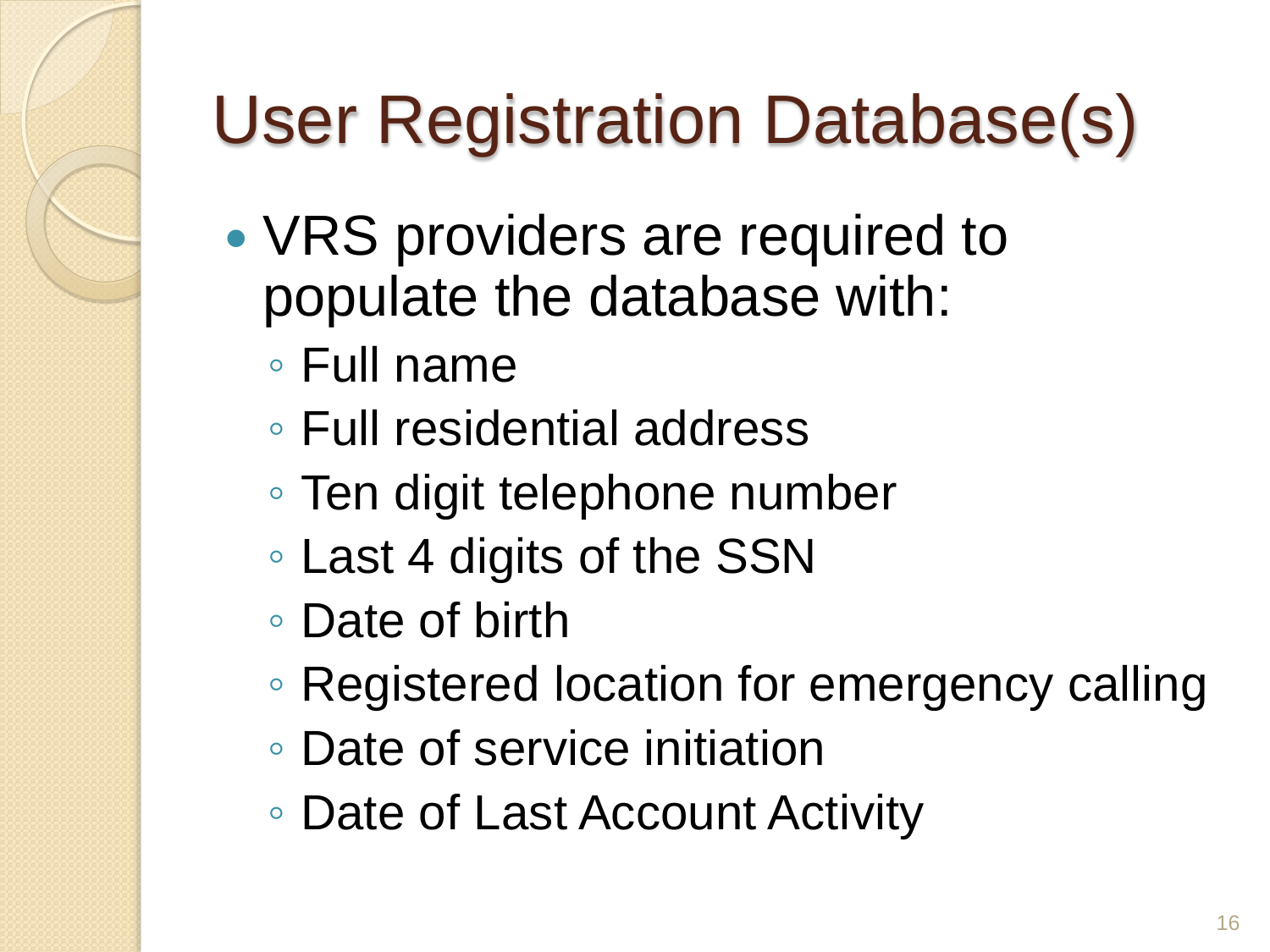

#### URD Processing

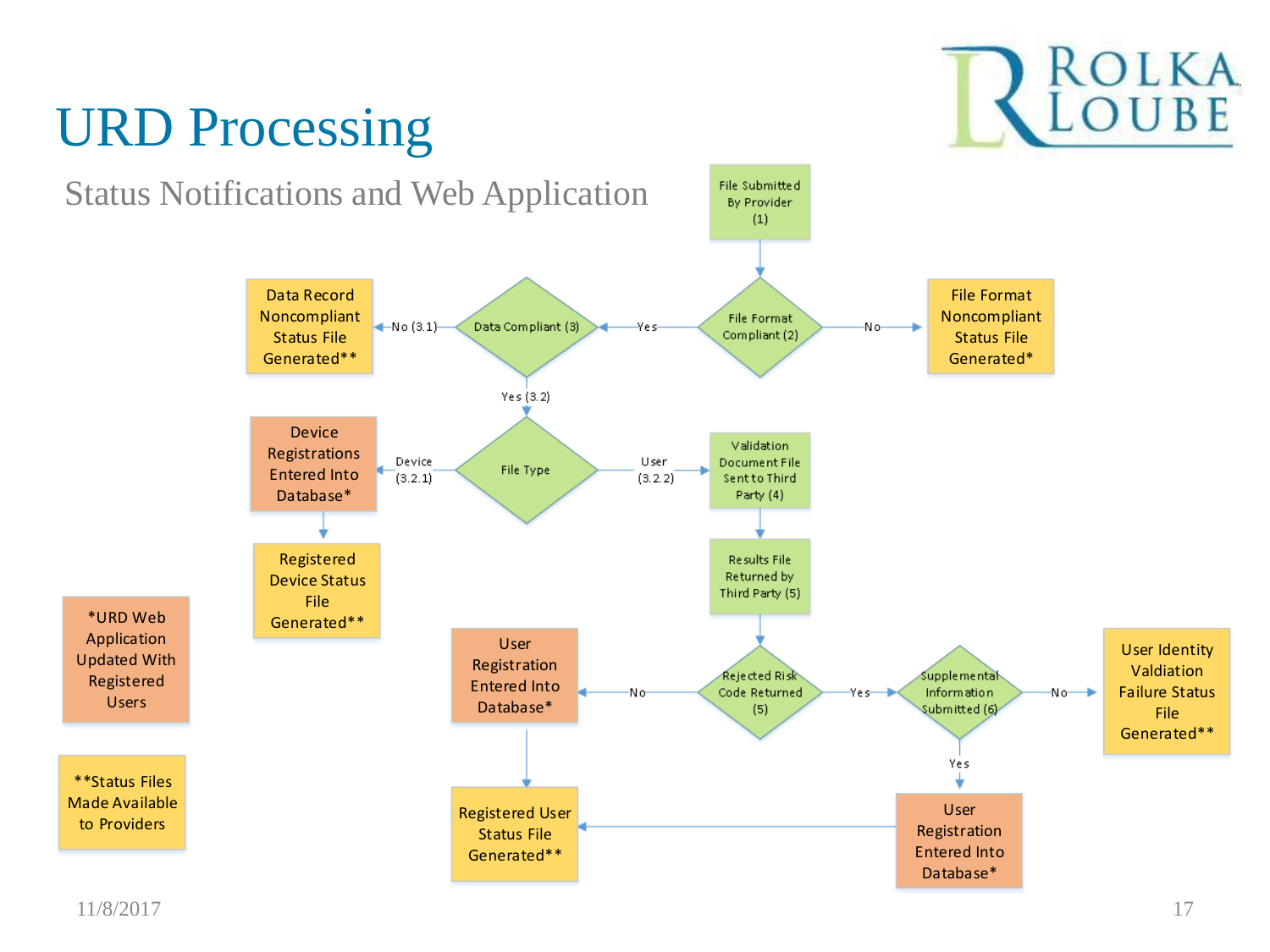# User Registration Database(s)

- Providers to identify existing users & devices
- Maintain the information
- Verify registration for every call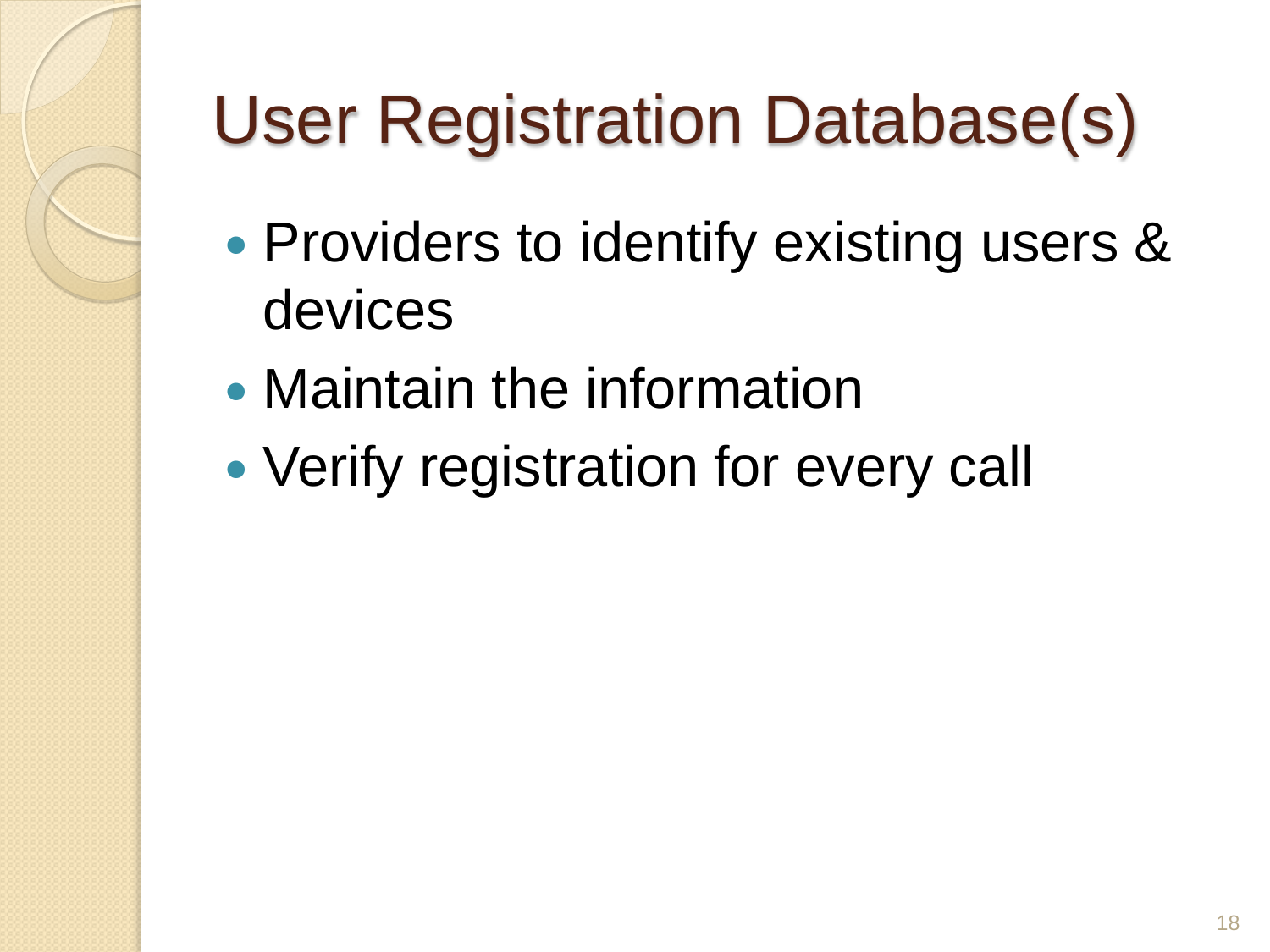# User Registration Database(s)

- There are two outstanding production issues:
	- 1. The TRS number administrator is working on the mechanics of the per call validation
	- 2. The FCC is considering how to handle installations that are not user specific.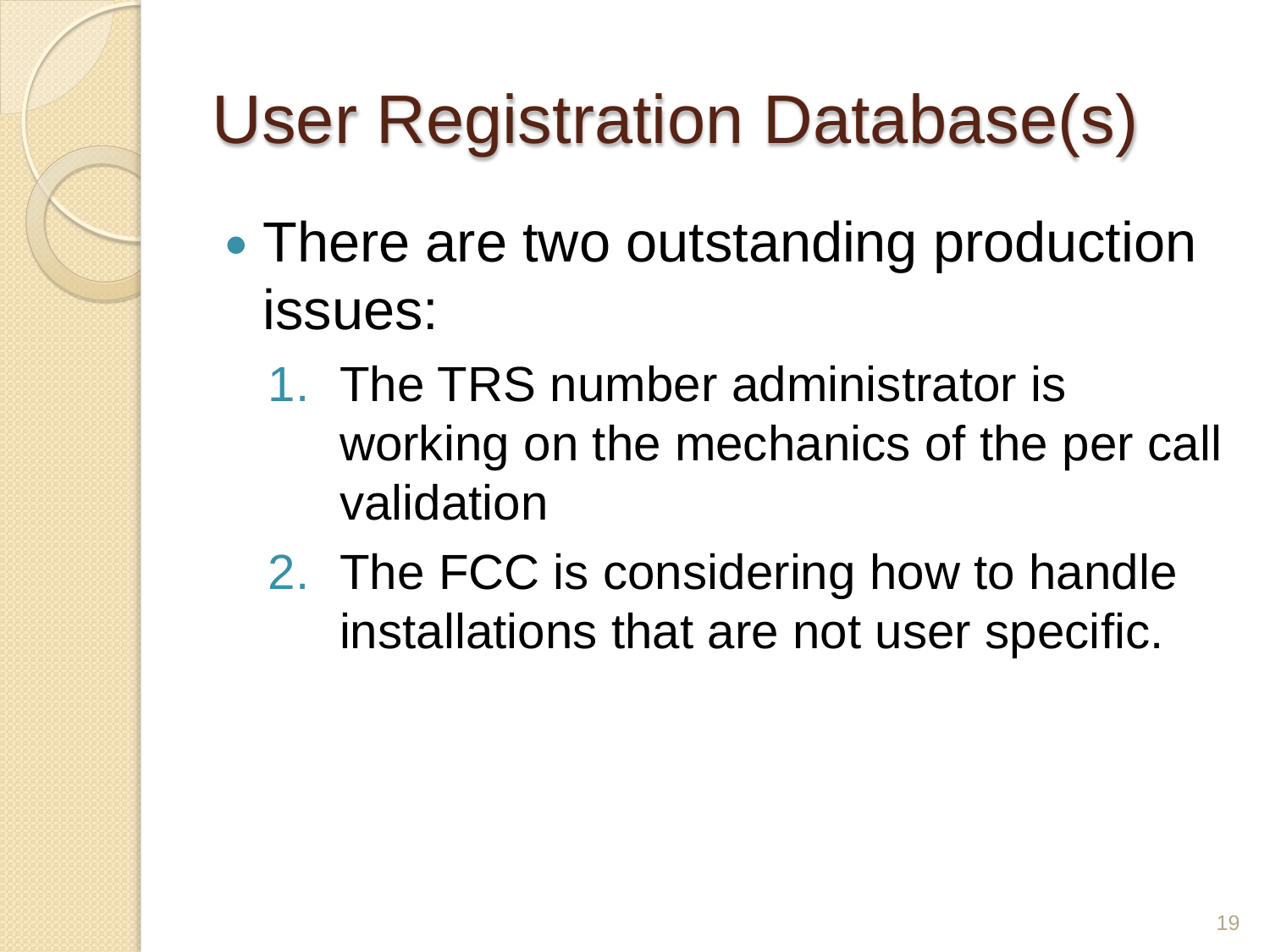# CDRs and a Data Warehouse

- On a monthly basis, the providers of IP based services support their request for reimbursement with call detail records (CDRs).
- RL processes the requests and analyzes the CDRs for eligibility.
- RL is in the process of compiling the accumulated CDRs into a data warehouse that will be used with the URD and provide more insight into the program.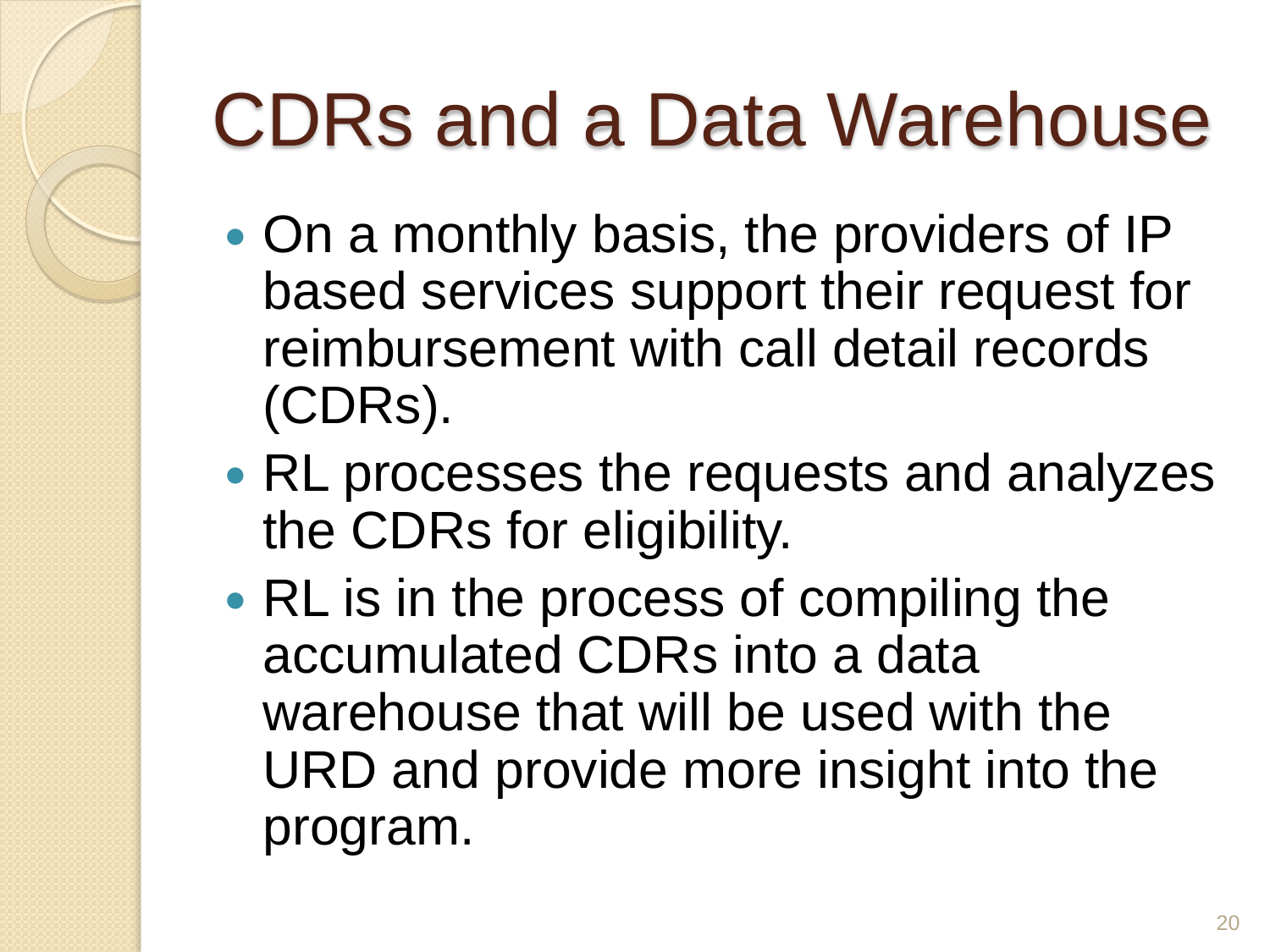# The next budget cycle

- Where do we go from here?
- MARS, Price Cap & Cost based rates
- Market based rates
- Other possibilities
	- Operating ratio
	- Electric models
	- Equate IP services to operator services